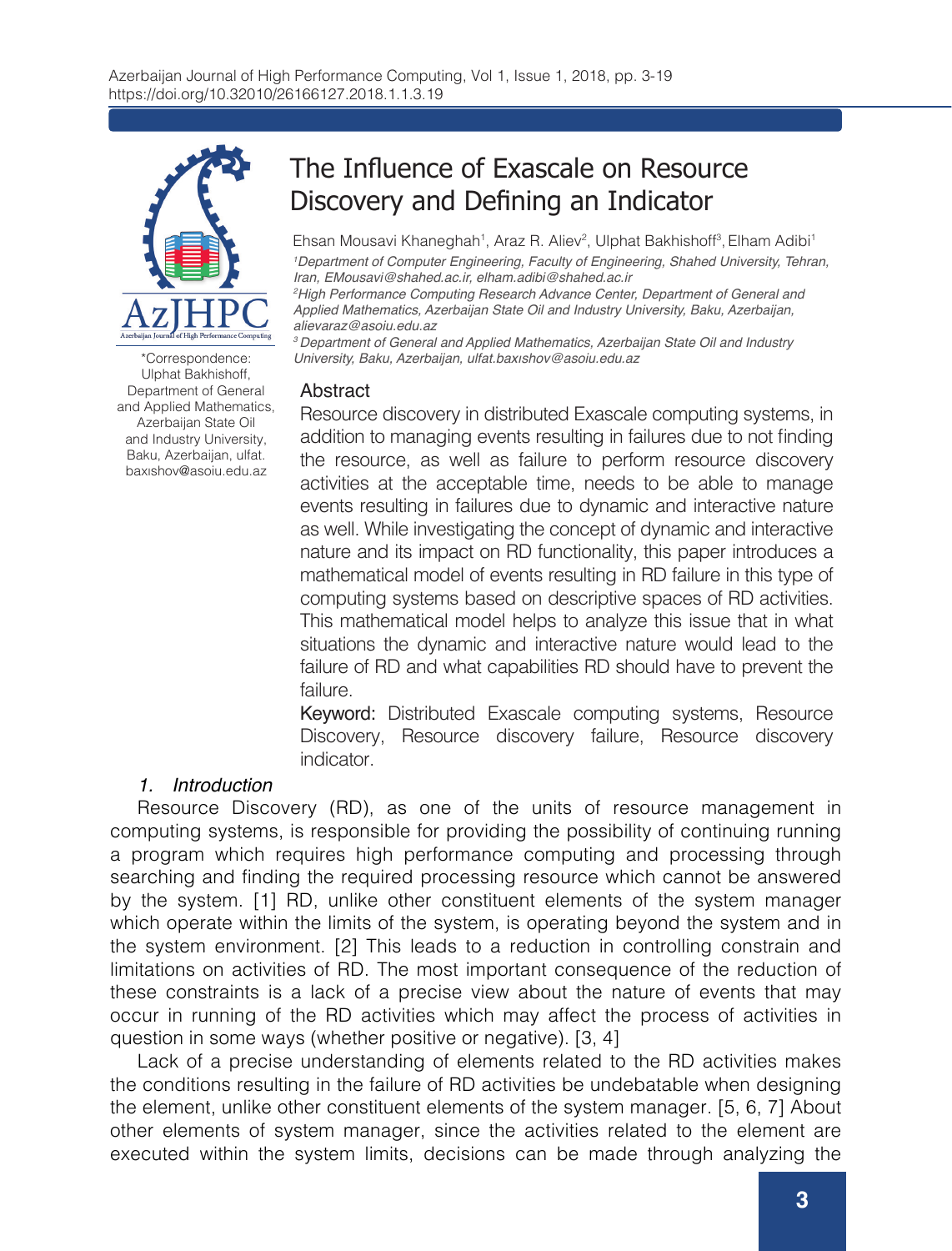function of the element in situations leading to the failure of RD functionality. This decision is based on the knowledge of factors influencing RD activities. In case of RD, since the factors influencing its activities are outside the system limits and uncontrollable for the system manager, therefore, analyzing the effective factors in the process of RD activities, and subsequently, analyzing the conditions resulting in its functions' failure is more complex.

The reason for focusing on the concept of failure of operations in high performance computing and processing systems is due to the functional nature of these types of systems. [11, 12] The main purpose of these systems is to run activities related to the scientific applications in the shortest possible time, [13, 14] hence, running activities related to constituent elements of system manager, from the viewpoint of the functional purpose and its analysis, means increasing the runtime [15]. As a result, when designing the elements forming system manager, mechanisms and patterns will be used which reduce failure in the process of running RD.

The concept of failure of system manager' operations, particularly RD in distributed Exascale systems, has a more complex process due to the definition of the concept of dynamic and interactive nature. [16] Because of the Dynamic and interactive nature, the computing system faces situations that were not considered in the initial structure of answering. [17, 18] On the other hand, the dynamic and interactive nature causes changes in the state of system's basic elements, such as processes, the way of interactions and communications of the basic elements with each other, [19, 20] as well as system limits definition. The nature of these changes is flooding and a change in one part of the system might change the other part. This makes the concept named the difference between the real system state and the perceived system state be definable by an element of system manager. [21]

The occurrence of a dynamic and interactive nature, in many cases, causes the function of system manager, especially RD, to face challenges and fail. From system's functional analysis point of view, failure of RD functionality means conducting an RD process that cannot meet the requirements of the computing processes in the system. [22] Also, after retrieving the modified information on the requirements of the process asking for the resource, RD should re-discover the needed resource.

The above factors make it necessary to have a thorough understanding of the concept of dynamic and interactive nature and its impact on indices describing RD functionality so that decisions can be made on the circumstances leading to failure in RD. [23] While analyzing the concept of dynamic and interactive nature and its impact on RD functionality, this paper also analyzes the concept of failure in RD of distributed Exascale systems. Therefore, it can be discussed what features RD should have to be able to manage the concept of failure in this type of computing systems.

### 2. Basic concepts *2. Basic concepts*

This section examines the basic concepts of distributed Exascale systems and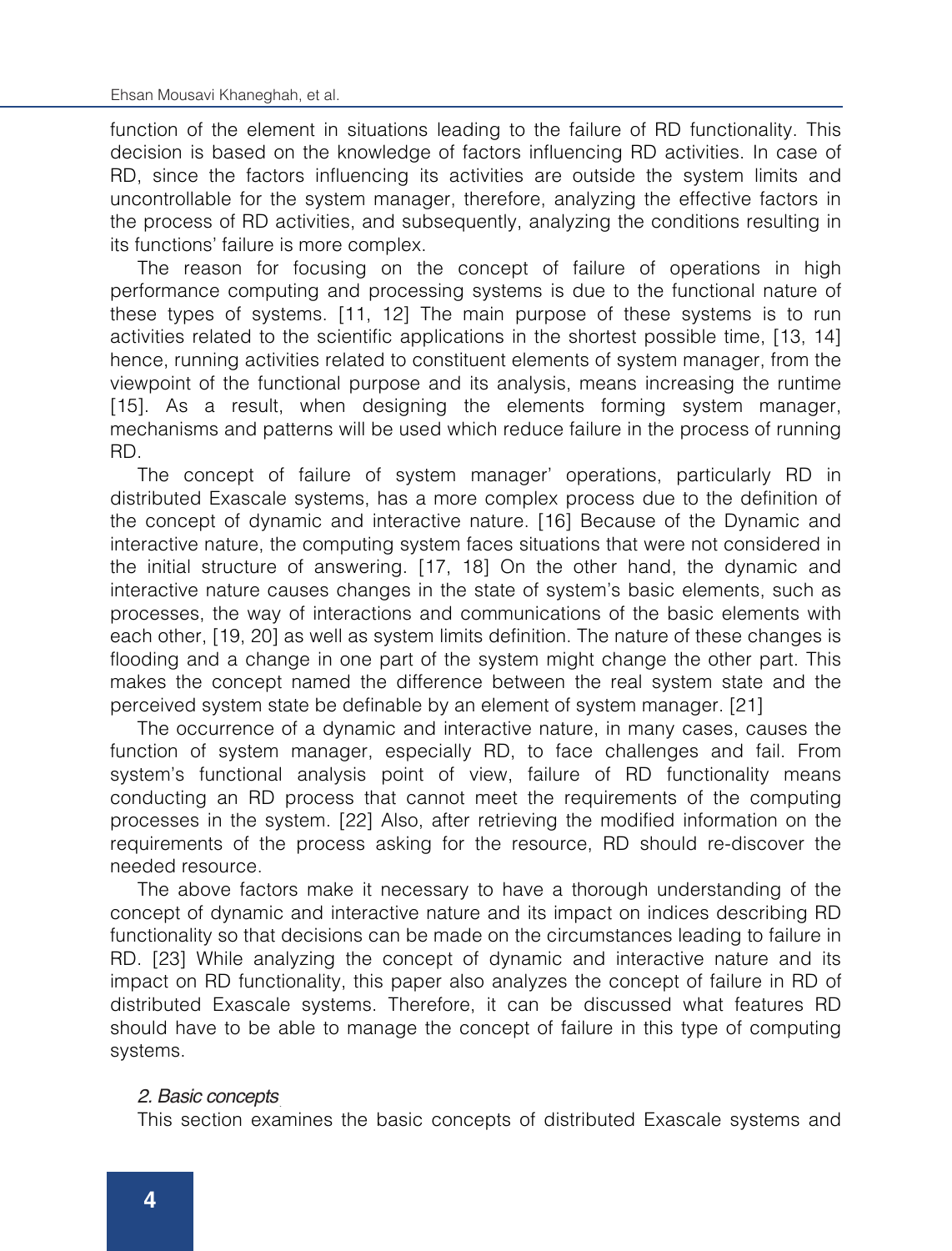defines RD functionality in them. [24] The reason is the need for a detailed view of the dynamic and interactive nature and its impact on RD functionality in this type of computing systems. [23] The dynamic and interactive nature can both affect the system's constituent elements and RD functionality. In this paper, it is assumed that RD is not directly influenced by the dynamic and interactive nature and the occurrence of an event in the computing system and influencing the system state will change RD functionality.

# *2.1. What does Exascale System Functionality mean?*

In distributed Exascale systems, all the variables and their relationships, as well as the limits of the computing system are not clear for the designer of the computing system at the beginning of running the program. [25] Therefore, during implementing the program, by linking inter-process communication system processes and creating a new process, a new requirement for a resource is created that has not been taken into account at the system initial design. Such requests, which are completely unpredictable, are due to the dynamic and interactive nature. [26] In distributed Exascale systems, in addition to answering the requirements of the computing processes to continue their activities, RD should also be able to manage the dynamic and interactive nature through providing answering structure. [27]

# *2.2. What does RD functionality in Distributed Exascale Computing Systems mean?*

As one of the units of resource management in computing systems, RD is tasked with receiving a process request that cannot be answered by the local operating system and searching for and finding a resource that is matched with the features and limits of the request outside the computing system. [28] The generating space of RD can be shown as the following equation:

 $RD :: \ll Process_{Request},$  Resource<sub>out of system</sub> >,

# $\le$  finding, matching, permission/ allocation, remove and add<br>  $>$  Process State. Global Activity  $\le$  Answer. True  $>$   $>$

#### Global Activity,  $<$  Answer, True  $>$  >

Eq.1

As can be seen in Eq.1, RD is defined based on Process<sub>Request</sub> and Resource<sub>out of system</sub> sets. These are the two main sets which define RD. In fact, RD is a function responsible for mapping Resource<sub>out of system</sub> to Process<sub>Request</sub>. To perform this mapping, RD should use four activities.

In the first activity, RD should find the resource out of the computing system based on any mechanisms.

For the second activity, according to the system manager policy, RD can provide the process with either a resource which is 100% matched with the process request or a resource with a minimum specific resemblance determined by system manager policy. In traditional computing systems, such as grid and peer-to-peer, RD uses 100% match policy. [29] The reason is the clarity of answering structure. In distributed Exascale systems, the clarity of answering structure as well as time limits can minimally be resembled. [30, 31].

RD should have access rights to the resource. These access rights can be either total or partial. Access rights can also be a function of time or non-compliance with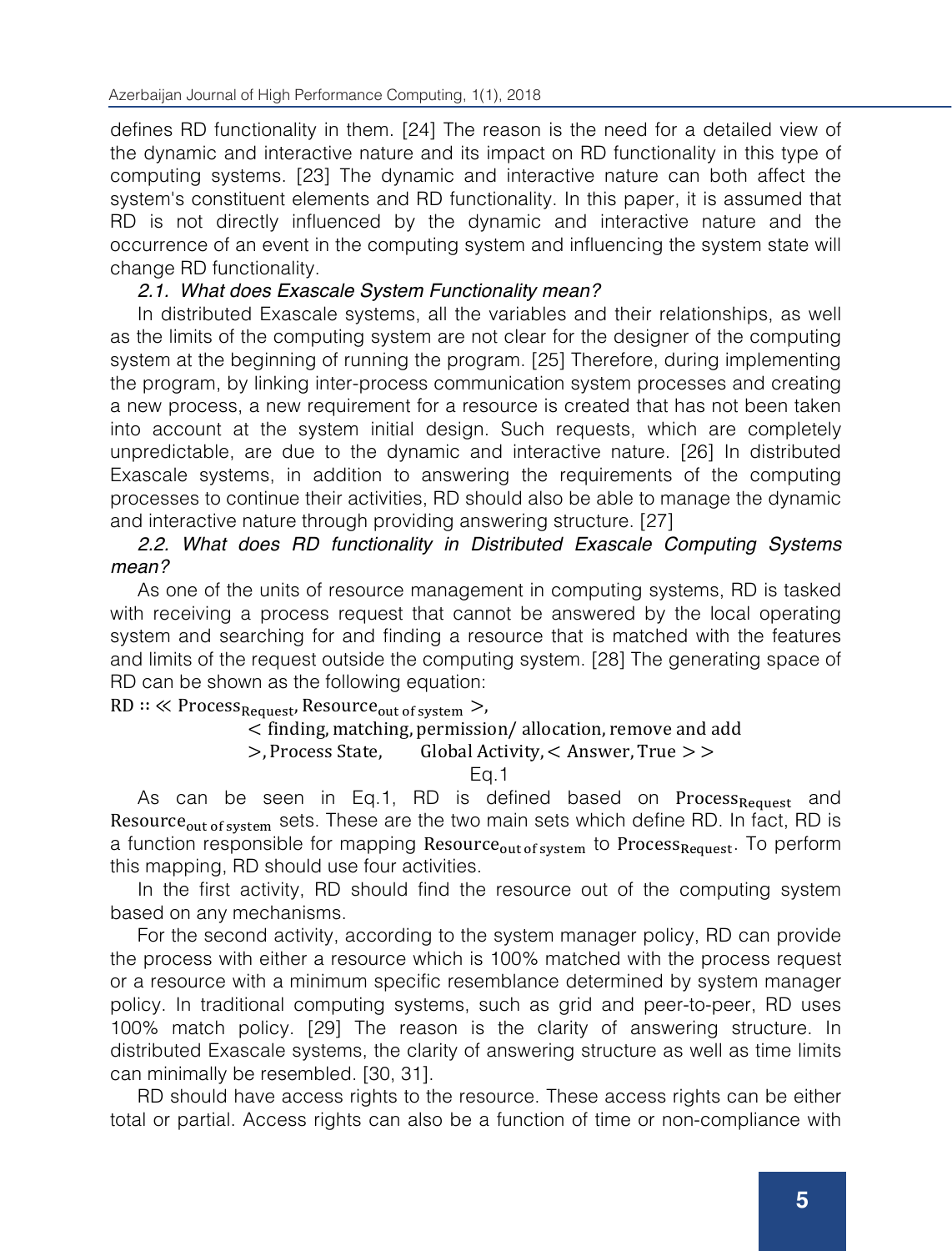time. In total access, RD provides the process with the discovered resource as part of the local resources of the requesting process. In this case, system manager is responsible for establishing the transparency. In partial access, RD only allows specific activities for the requesting process, and the requesting process must establish and manage a distinct activity (part of a global activity) to run the activity in the remote resource. [32]

Based on the general policies of system manager, RD should make decisions on permanent or temporary addition of the computing element containing the requested resource. If the global activity has a high operating frequency or system manager operates based on the concept of global activity similarity, then RD will typically behave according to the concept of permanent addition, and in other cases, based on process needs and requests. The concept of global activity similarity is used in computing systems with low frequency of running a global activity, but global activities carried out by RD are similar to each other. [33] In this situation, system manager uses a management pattern of the global activity that has the most similarity in terms of the implementation process, the beneficiary elements, as well as the activity requests to manage a global activity.

On the other hand, RD should make decisions on reducing system size and removing unused machines in the system based on system manager policies. One of the challenges of distributed Exascale systems, as compared to open computing systems, is the presence of unused machines in the system which increases the runtime of constituent elements of system manager. In this type of computing systems, RD should decide on removing unused machines. [34]

Two basic concepts which define RD activities are process state and global activity. The concept of process state involves the causes of creating and the nature of the request in the process, and global activity state reflects having or lacking memory of the request process. [23, 35]

Each activity executed by RD must have attributes of Answer and True. Answer means whether RD is capable of answering a process request or not.

RD, contrary to load balancer, operates beyond the system limits. The computing elements outside the computing system lack the necessary constraints to participate in answering process. On the other hand, these elements do not follow the rules governing the computing system. Therefore, in the answering process, RD may encounter a concept known as inability to answer. Based on a criterion, RD should make decisions on whether it is capable of answering the process request or not. [36]

Given the definition of the reference system, it can be argued that RD is able to answer any request in an infinite time and location. On the other hand, in computing systems, including open computing systems or distributed Exascale systems, a process creates a request. Each process has a concept called receiving a request in the appropriate time and location. [12] If the appropriate time and location related to the process request is violated, the trend of process life may face problems. As a result, RD Answer means a significant answer to process request. It is more complex in distributed Exascale systems. In this type of computing systems, the occurrence of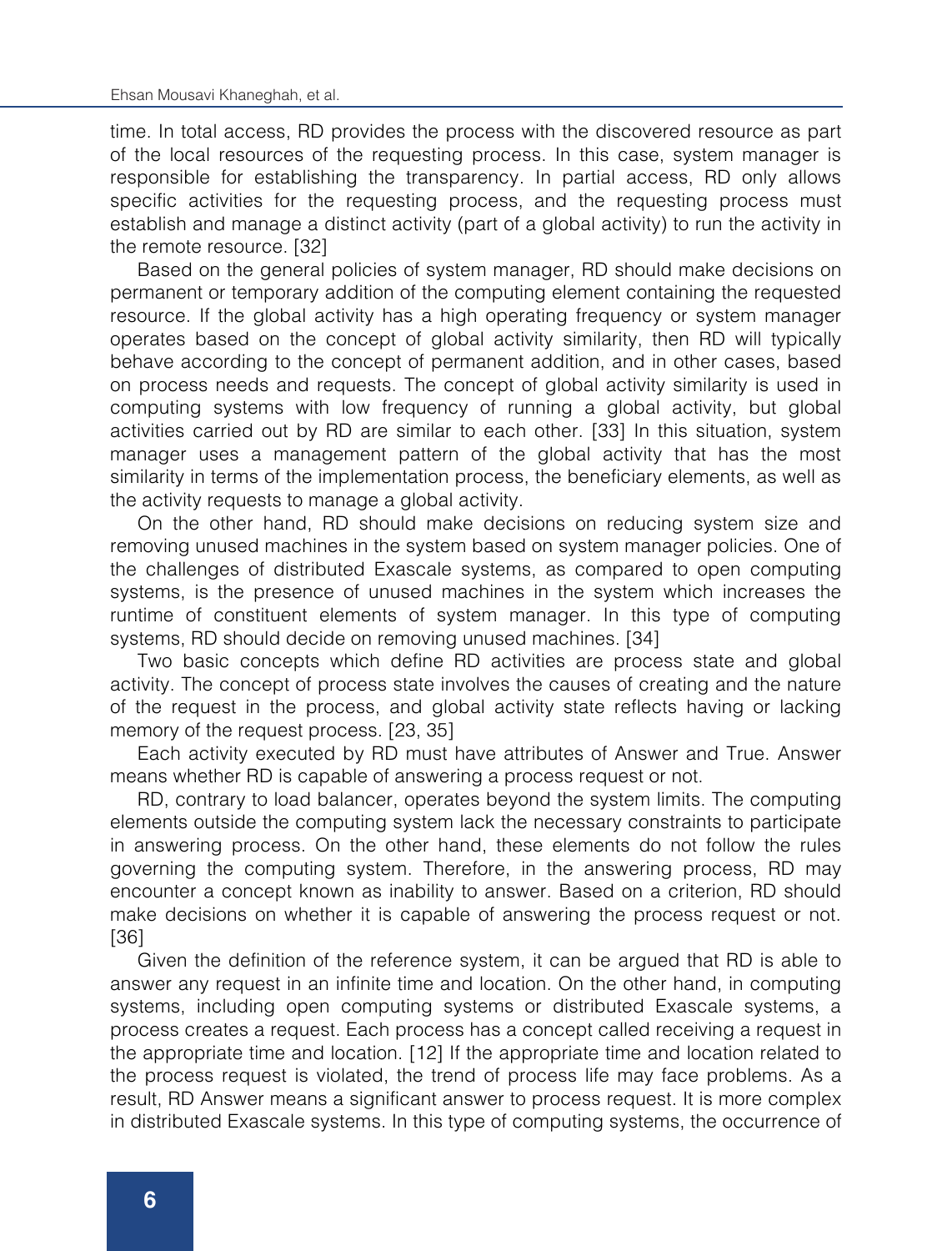dynamic and interactive events during resource discovery process may change significance of answering to the request; hence, in such systems, RD requires using more precise mechanisms to be Answer. [37]

The concept of True points to the fact that the request must be answered correctly. Correct answer to a request means lack of failure of RD during resource discovery process.

In this type of computing systems, scalability, and subsequently, RD functionality is not limited to creating answer structure or adding (or removing) computing elements to the computing system. Here, RD is also used to deal with the dynamic and interactive nature. The dynamic and interactive nature leads to the creation of a new request or changing the constraints and limitations of the current request. In addition to receiving the requests of processes that need a resource, RD has also the task of analyzing the request state and the requesting process by some mechanisms. Moreover, in case of changes in resources and process attributes over time, RD should be able to manage the situation in a way that does not lead to the stoppage of the current resource and the start of discovering a new resource, and in other words, should prevent RD failure. [38]

RD in distributed Exascale systems receives a process request in terms of the request nature, time and location constraints, and type of requested resource, as well as the access constraints defined therein. Because of the possibility of changes in any of the mentioned constraints, the activity related to resource discovery becomes more complicated. In addition, since the activity related to this element is beyond the limits of the computing system and the elements do not have any constraints in giving services to the end of implementing, the likelihood of resource discovery failure increases. Providing mechanisms and methods to control and manage it is of great importance in increasing the computing system efficiency.

# *3. Related work*

Aiming at sharing audio files, Napster is one of the first peer-to-peer systems. In this system, the central management element is intended to carry out the processes related to finding the resource and establishing the necessary link between the elements requesting the resource and those containing the resource. Each computing element provides central management element with the information on resources that are able to share them with other computing elements. [39, 40] If the information of the computing element resources changes during the execution of the program and the updated information is not presented to central management element, it will redirect query to a wrong computing element and the activity related to the resource will fail. Furthermore, if central management element has some defects for any reasons, such as hardware or software, it will be unable to direct the request and process the query, and thus, executing resource discovery activities will be stopped. [41]

One of the resource finding mechanisms used in the Gnutella resource sharing system is flooding. In this method, a processor in the system requests a resource which local operating system is not able to answer it. In this case, the resource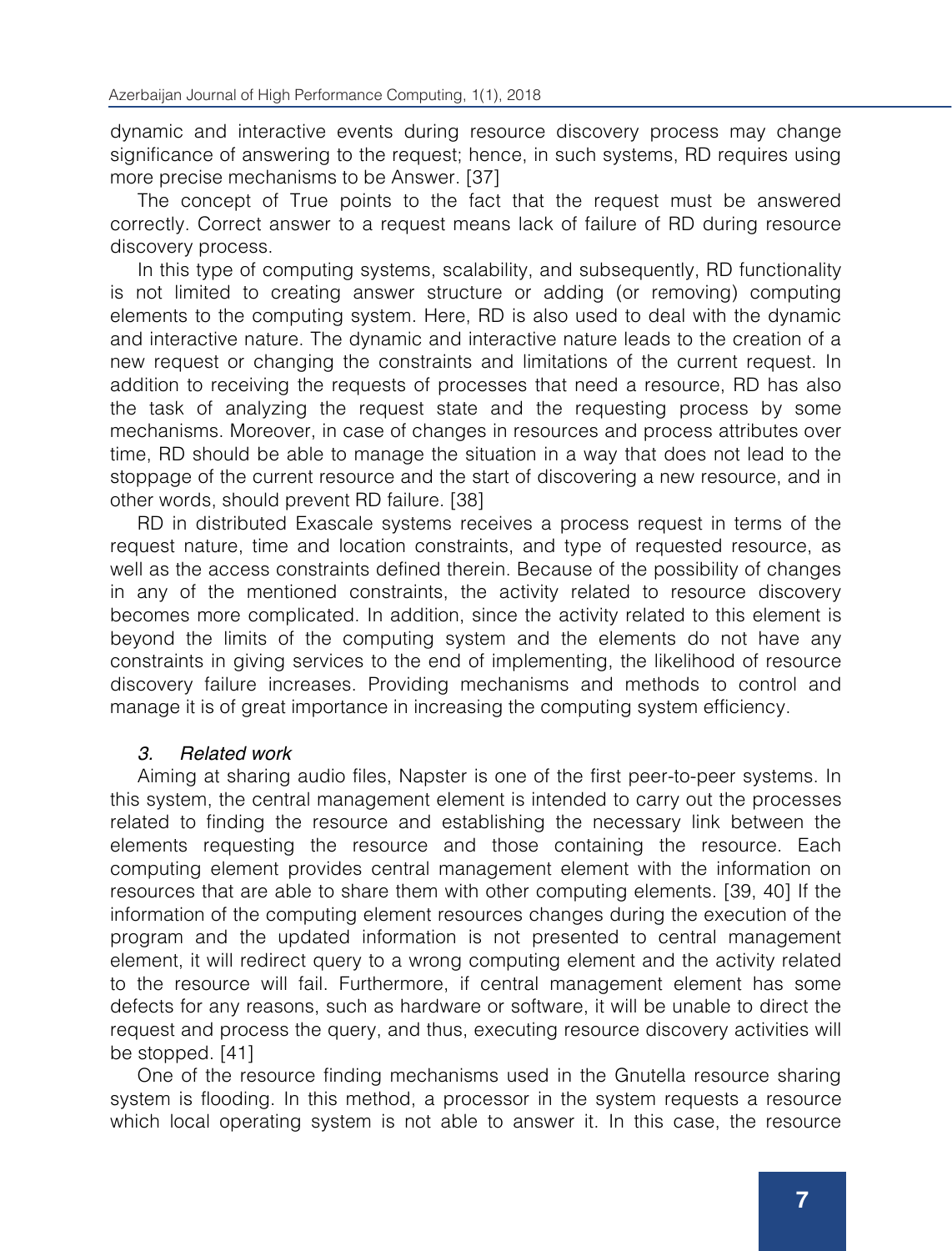request will be spread to all the neighbors of the requesting process. If none of the neighbors is capable of answering the request, they will send the resource request to their neighbors. This method can exponentially increase the network overload. [42, 43]

In order to prevent too many queries, an indicator called time to live is used. TTL is defined in the resource requesting process, indicating that to how many computing elements, at most, the request message can be spread. When passing through any computing element, one unit of this indicator value will be reduced. If the TTL value reaches zero, the activity associated with the resource discovery will be terminated. Therefore, a failure occurs due to not finding a resource. [44]

Due to system's scalability, computing systems running scientific applications have a dynamic nature. That is, each computing element can be deleted from or added to the system and its resource state can be changed. [45]

Paper [46] has proposed a model for establishing a relationship between RD and load balancer. To efficiently perform resource discovery operations, these two elements send or receive the necessary information by exchanging command messages. Load balancer has sufficient knowledge and awareness of resource states of each of the system's computing elements and knows how much of the load work of each of them is being used and will be used in the future. If the load balancer provides its information to RD, RD will be able to make appropriate decisions regarding the changing state of computing resources. Therefore, by the indicator of calculating and predicting computing elements' workload, this paper prevents resource discovery failure from the presence or absence of computing elements and their inability to answer the resource request.

# *4. Failure-Aware ExaRD*

RD, from its systemic point of view, can be considered as a global activity aimed at finding a resource that is requested by a process in the computing system that cannot be answered in a local computing system. [47] In traditional computing systems, such as Grid and Peer to Peer, RD function was defined based on the independent variable of resource request and the conditions governing the request, and the dependent variable of finding (or not finding) the resource. The central element in defining such a function is based on the concept of resource type. [48] However, in Exascale systems, the concept of dynamic and interactive nature directly affect RD functionality and its influencing factors. RD functionality is dependent on Resource Nature Set and Resource Attribute Set. Beta Resource Nature Set can be written as Eq.2.

 $RNS<sub>Alpha</sub>(Beta) :: Request<sub>Nature</sub>, Request<sub>type</sub>, Request<sub>time</sub>, Request<sub>local</sub>,$  $RAC_{Beta}$ , Permission, Allocation  $>$ 

Eq. 2

As seen in Eq.2, RNA set of Beta request is defined on the four spaces of request nature, request type, request time limit, and request location limit. In this series, permission and resource allocation to the process can be defined.

In traditional systems such as Grid and Peer to Peer, RNS does not change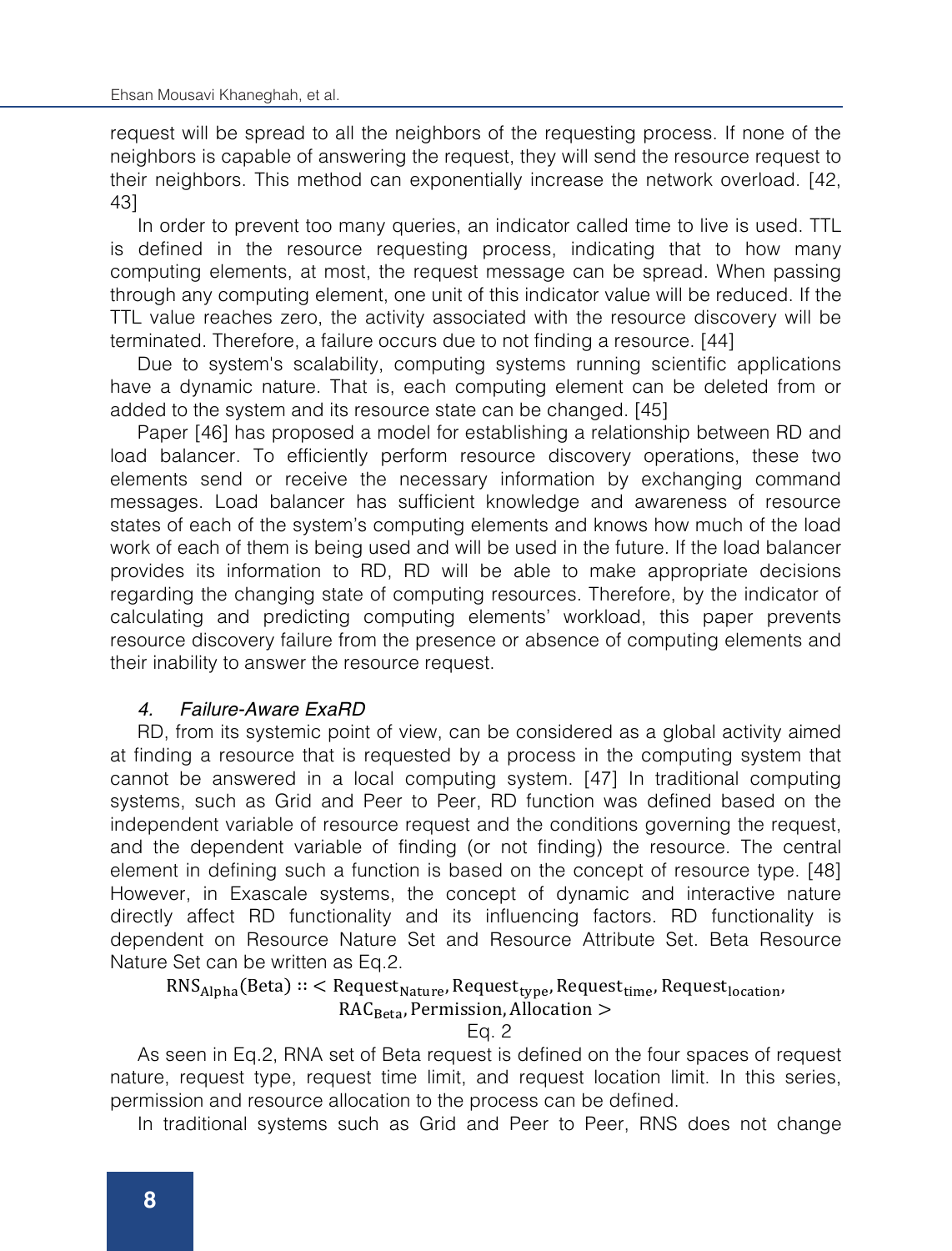during implementing activities related to RD. [48] On the other hand, RD in this type of computing systems tries to provide the computing element with a process that its RAS set will not change during answering the process request.

Any changes in RNS set and the high frequency of changes in RAS set will create a concept called the failure of RD related activities. In distributed Exascale computing systems, depending on the dynamic and interactive nature of computing processes, RNS set of this type of computing processes may change during answering to a process request or resource discovery. On the other hand, in this type of computing systems, depending on the distributed nature of the system and the definition of local autonomy [49], the frequency of RAS set changes may increase.

When a request is formed in the system, regardless of its cause, and in order to answer it by load balancer or RD, each request is considered as <time, type, location> from their perspective. When Beta request is created in alpha process, either RD or load balancer will be called. At the moment of calling, each of these two elements considers the triple schema as "Request Image". In traditional computing systems, Request Image is constant during answering by either of these two elements. In distributed Exascale systems, due to the events from the dynamic and interactive nature of such systems, it is possible to make changes in each of the constituent elements of RI.

Therefore, the dynamic and interactive nature forms Beta request in the system where its RNS differs from the initial RNS of the global activity, or the Request Image from it changes during the implementation process of RD or load balancer. Thus, distributed Exascale systems, needs to have the capability of examining the constraints governing the request during the program implementation.

Based on the information related to the process state and analysis of process request state, if a resource discovery mechanism is able to

A) If URS or the User Request Set is a set of process requirements that cannot be answered in the local machine in the local computing system and is in the form of <RAC, Limitation time, Limitation Location>,

Then, when examining the URS of a computing element, it must be able to reexamine the URS with the resource requesting process or the representative resource requesting element. It is called double verification RNS.

B) It should be able to examine the stated condition in Eq.3 when checking URS of a computing element. To somehow that

# *if URS*  $\equiv RNS$ <sup> $\Omega$ </sup>  $\Omega$  *RI*(*t*) *is constant*

# Eq.3

Eq.3 states that if the URS of the computing element is capable of meeting the RNS of the requesting process, RD can add the new computing element to the computing system when it does not change system's RI state at the time of discovery. If adding the new computing element changes RI state of the computing system, due to the concept of change chain, even if the URS of the computing element is able to meet RNS, this computing element will be disregarded.

 $t =$  zeta is the start of RD operation and  $t =$  zeta $2$  is its completion. During [zeta,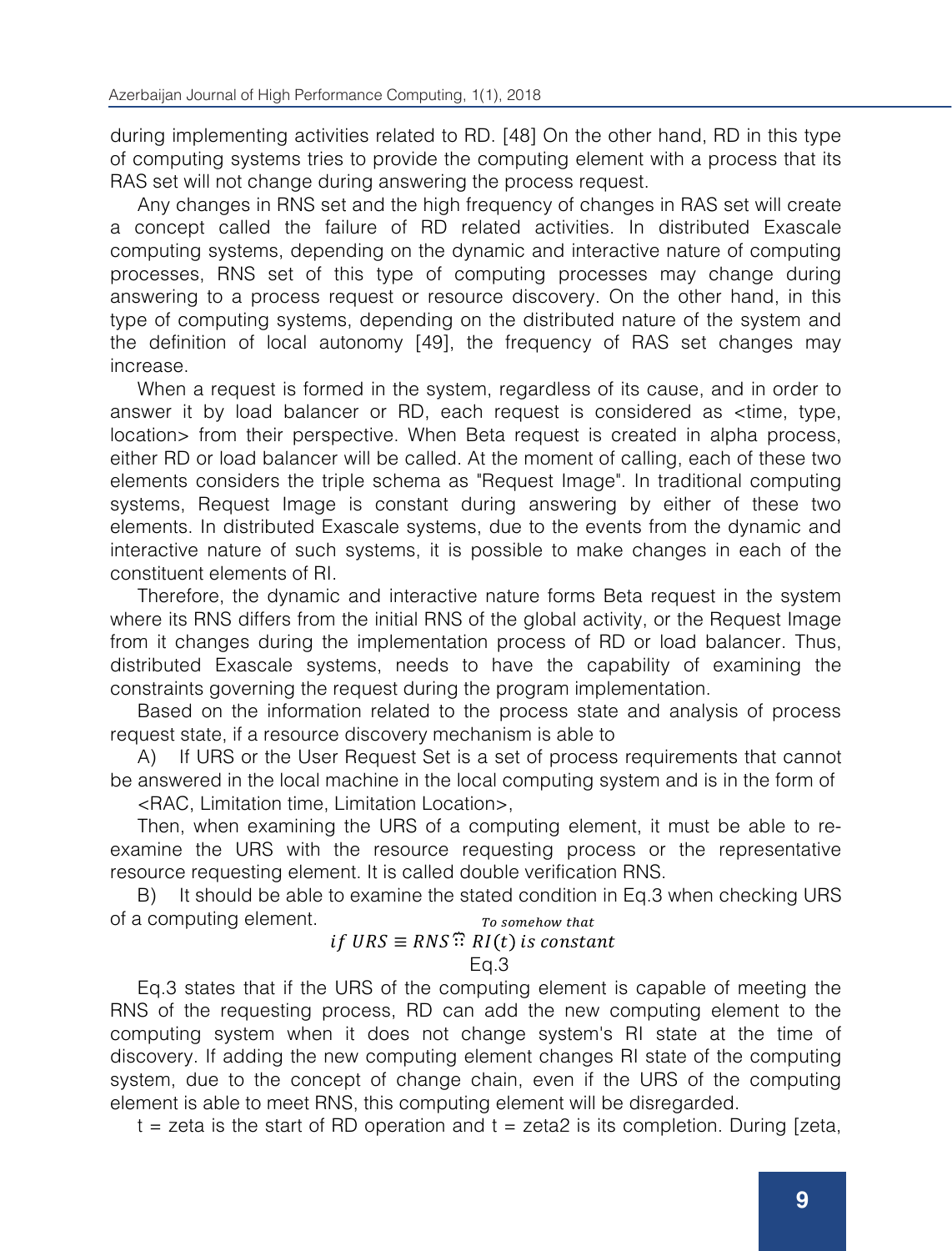zeta2] time slot, due to the occurrence of a dynamic and interactive nature, the computing system is subject to some changes and is considered as a dynamic system. In terms of changes to the beneficiary elements, system's dynamism is important for resource requesting process or activities related to RD. Because the system is in a dynamic state, RNS is changing. If RNS value at  $t = zeta$  is equal to RNSzeta, RD must find a resource at  $t = zeta2$  that while considering RNS changes from RNSzeta to RNSzeta2, will not change RI at zeta and zeta2.

Regarding these concepts, it can be argued that the dynamic and interactive nature influences distributed Exascale systems in two areas: a) a change in request nature after activating RD; b) a change in RI state after activating RD. It has been discussed in Eq.4.

#### $ExaRD$ : (Dynamic and Interactive)  $\rightarrow$  (Change<sub>RNS</sub>(t), RI(t)) Eq.4

As shown in Eq.4, the dynamic and interactive nature affects RD in two areas of RNS time changes due to the occurrence of a dynamic and interactive nature on the requesting process or its representative, or system's RI state change which somehow influences the process request. The concept of RI (t) focuses on two concepts of system state and the creation of change chain. From the system's approach, RI is a function of the independent variable t and its state may change because of the dynamic and interactive nature either by the requesting process or by other processes affecting requesting process function. From the change chain approach, the discovery of a resource whose URS is the same as RNS request should not cause the formation of a chain of requirements or a new requirement in the system. Given Eq.4, it can be stated that if RD algorithms used by RD can support two attributes of function 4 range, then, they can be used in distributed Exascale systems.

Eq.4 is, in fact, the use of a mapping function to analyze the effect of the dynamic and interactive nature on RD. Figure.1 displays the schematic model of Eq.4.



*Figure.1. Schematic model of Eq.4.*

As seen in Fig.1, the concept of dynamic and interactive nature affects RD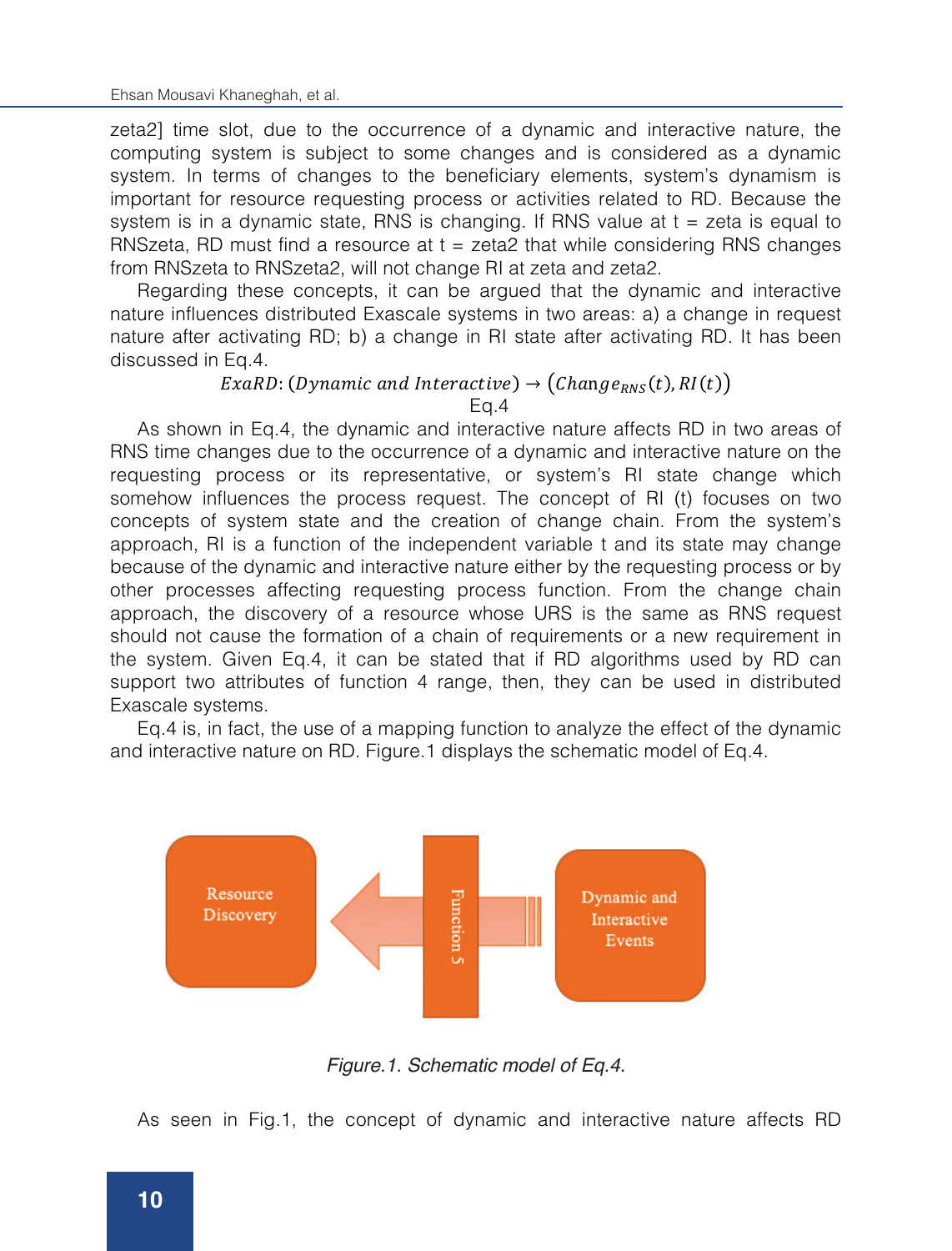functionality. As stated in Eq.4, the effect of this concept on RD functionality causes the two concepts of RI and RNS to be influences by time. In traditional computing systems, from the moment of RD activation until answering the request by RD, these two concepts are constant and do not change.

Given the aforementioned issues, it can be stated that RD is made up of RI, RNS, URS, and RAC spaces. The formation of dynamic and interactive nature makes it possible for two spaces to change from time-independent to time-dependent spaces. As a result, all four spaces are converted into time-dependent variables. If it is assumed that  $RD = \begin{bmatrix} RNS \\ RAC \end{bmatrix}$  $\left[\begin{array}{c} URS\\RI\end{array}\right]$ , then if we calculate the determinant of this matrix according to Eq.6,

#### $|RD| = (RNS^*RI)$ - $(URS^*RAC)$  $Fa.6$

the matrix determinant will be a 2-line function that maps and describes RD state for an entry constancy. Consequently, Eq.5 allows the computing system designer to examine the impact of the three constituent spaces of RD when an element is in a constant state. Eq.5 can be described in such a way that if we assume that the main function of RD is to find and allocate resources, then, in RD matrix, we will seek to find a 2-line function that shows the effect of the constituent elements of RD when RAS is constant. In traditional computing systems, this function always has a fixed and constant value. The cause of  $|RD|$  constancy is that RNS, RI, URS, and RAC spaces are not dependent on the changeable independent variable. However, in distributed Exascale systems, RI and RNS are functions of time; thus, ⌊RD⌋ is a function of the independent variable of time. Then, Eq.6 will be as follows:  $|RD|_t = [(RNS^*RI) \cdot (URS^*RAC)]_t$ 

|            |                                             | $\vert$ [Constant < Time Limitation Location Limitation >]. |  |
|------------|---------------------------------------------|-------------------------------------------------------------|--|
| $[RD]_t =$ | $[Request_{Native}]$                        |                                                             |  |
|            | $\lfloor$ Request <sub>type</sub> $\rfloor$ |                                                             |  |
|            |                                             |                                                             |  |

#### Eq.6

As shown in Eq.6, the function of RD which is based on the four spaces of RAC, RI, URS, and RAC and considering time as the independent variable, can be obtained by calculating the determinant of RD generating matrix. This function is a matrix function and is defined in the form of inner product of 1<sup>\*</sup>2 matrix by 2<sup>\*</sup>1 matrix. The first matrix is referred to as limitation matrix and the second one as request matrix. In the first matrix, constant is any kind of limitation that is defined on RD process by resource requesting process or the computing system, except for time and location limitations. In this matrix, time and location limitations are those imposed by resource requesting process or the computing system on RD in an RD process. In the second matrix, the request nature and type are described. Each of the four parameters are considered as functions of the independent variable of time and can be changed during the runtime of RD activity.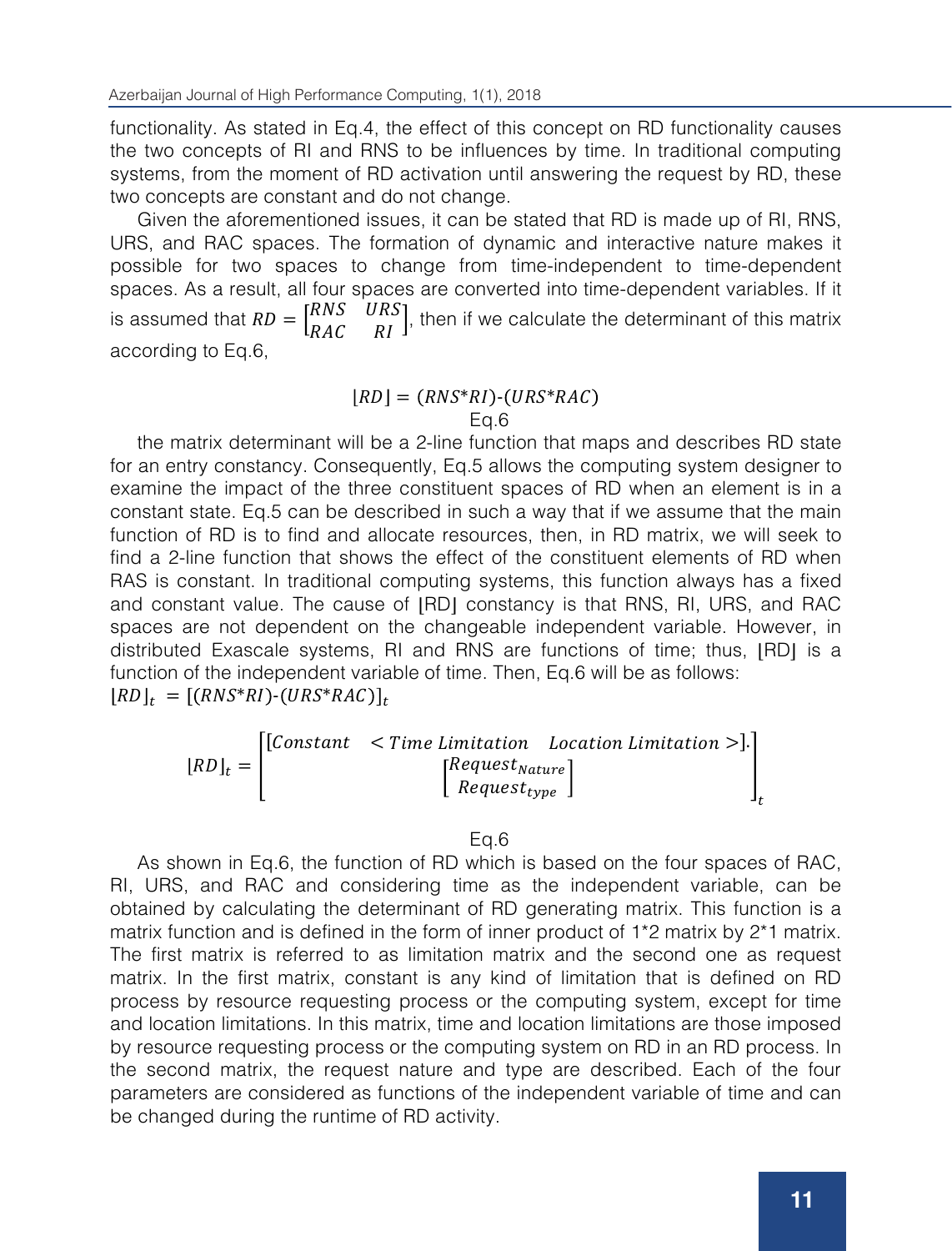In order to have a more accurate view on the impact of the above concept on RD functionality, we need to define RD. Eq.1 shows the generating spaces of RD. Given Eq.1, RD can be defined as follows:

$$
RD = \frac{\frac{\partial [ \text{Process}_{State} \quad \text{Global}_{Activity}]}{\text{curve}, \text{Resource}_{Native}]}}{\frac{\partial (\text{resource}, \text{request}, \text{time}, \text{location})}{\text{Eq}.7}}
$$

Eq.7 suggests that RD is an element with the task of answering a process request process at the right time and location. It has to answer an appropriate request which is in accordance with the requirements of the requesting process at the right time and location by taking into account the constraints and limitations defined by the process or system. Therefore, in Eq.7, the elements influencing RD concept are derived from the two main elements of RD and time and location limitations. By solving Eq.7, Eq.8 will be obtained.  $RD$ 

| $=$ | $\partial Process_{State}$                | $\partial Process_{State}$                         | $\partial Process_{State}$           | $\partial Process_{State}$                     |
|-----|-------------------------------------------|----------------------------------------------------|--------------------------------------|------------------------------------------------|
|     | $\partial$ resource                       | $\partial$ request                                 | $\partial time$                      | <i>dlocation</i>                               |
|     | $\partial Global_{Activity}$              | $\partial Global_{Activity}$                       | $\partial Global_{Activity}$         | $\partial Global_{Activity}$                   |
|     | $\partial$ resource                       | $\partial$ request                                 | <i><u><b><u>Atime</u></b></u></i>    | $\partial$ <i>location</i>                     |
|     | $\partial$ < True, Answer >               | $\partial$ < True, Answer >                        | $\partial$ < True, Answer >          | $\partial$ < True, Answe                       |
|     | dresource<br>$\partial Resource_{Native}$ | $\partial$ request<br>$\partial Resource_{Native}$ | time<br>$\partial Resource_{Native}$ | <i>dlocation</i><br>$\partial Resource_{Natu}$ |
|     | dresource                                 | $\partial$ request                                 | $\partial time$                      | <i>dlocation</i>                               |

 $E<sub>0.8</sub>$ 

As can be seen in Eq.8, the derivative of the RD-generating matrix on four main concepts of RD defines RD. RD described in Eq.8 should be equivalent to RD in Eq.6. Therefore:

|                           |                              | [Constant $\langle$ Time Limitation Location Limitation $\rangle$ ].] |                              |                              |  |  |
|---------------------------|------------------------------|-----------------------------------------------------------------------|------------------------------|------------------------------|--|--|
|                           | [Request $_{Nature}$ ]       |                                                                       |                              |                              |  |  |
| Request <sub>type</sub> J |                              |                                                                       | J t                          |                              |  |  |
|                           | $\partial Process_{State}$   | $\partial Process_{State}$                                            | $\partial Process_{State}$   | $\partial Process_{State}$   |  |  |
|                           | dresource                    | $\partial$ request                                                    | $\partial time$              | <i>dlocation</i>             |  |  |
|                           | $\partial Global_{Activity}$ | $\partial Global_{Activity}$                                          | $\partial Global_{Activity}$ | $\partial Global_{Activity}$ |  |  |
|                           | dresource                    | $\partial$ request                                                    | $\partial time$              | <i>dlocation</i>             |  |  |
|                           | $\partial$ < True, Answer >  | $\partial$ < True, Answer >                                           | $\partial$ < True, Answer >  | $\partial$ < True, Answe     |  |  |
|                           | dresource                    | drequest                                                              | time                         | <i>dlocation</i>             |  |  |
|                           | $\partial Resource_{Native}$ | $\partial Resource_{Native}$                                          | $\partial Resource_{Native}$ | $\partial Resource_{Natu}$   |  |  |
|                           | dresource                    | drequest                                                              | $\partial time$              | <i>dlocation</i>             |  |  |
| Ea.9                      |                              |                                                                       |                              |                              |  |  |

By differentiating from the left matrix, Eq.8 will be obtained according to the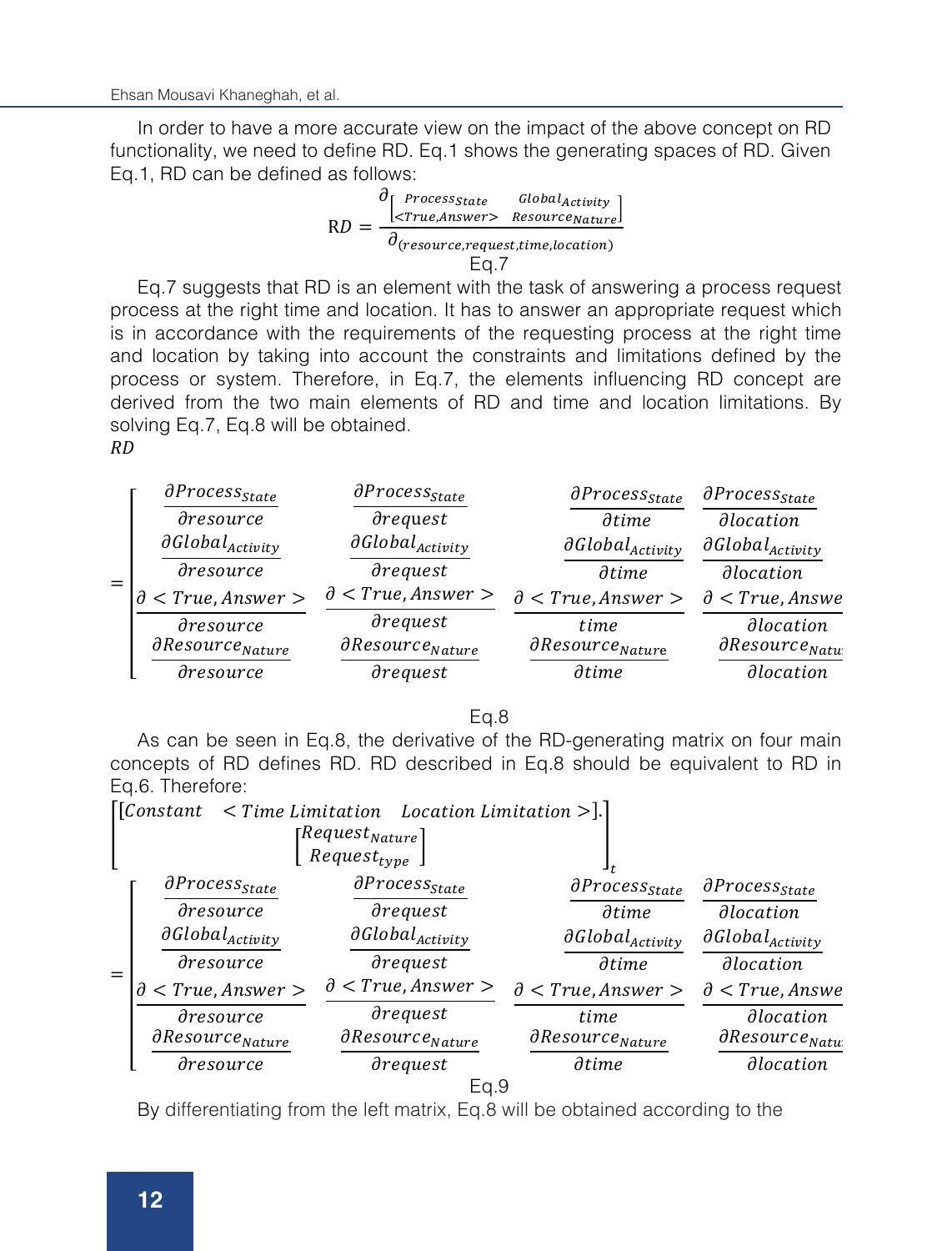#### independent variable of time.

|       | $\partial Request_{nature}$                                       | + location limitation        |                                              |                              |  |  |
|-------|-------------------------------------------------------------------|------------------------------|----------------------------------------------|------------------------------|--|--|
|       | $\partial time$<br><b>dlocation</b> limitation<br>$\partial time$ | *time limiation*             | $\partial Request_{type}$<br>$\partial time$ |                              |  |  |
| $=$   | $\partial Process_{State}$                                        | $\partial Process_{State}$   | $\partial Process_{State}$                   | $\partial Process_{State}$   |  |  |
|       | dresource                                                         | $\partial$ request           | $\partial time$                              | <i>dlocation</i>             |  |  |
|       | $\partial Global_{Activity}$                                      | $\partial Global_{Activity}$ | $\partial Global_{Activity}$                 | $\partial Global_{Activity}$ |  |  |
|       | dresource                                                         | $\partial$ request           | $\partial time$                              | <i>dlocation</i>             |  |  |
|       | $<$ True, Answer $>$<br>$\partial$                                | $\partial$ < True, Answer >  | $\partial$ < True, Answer >                  | $\partial$ < True, Answe     |  |  |
|       | $\partial$ resource                                               | <i>drequest</i>              | time                                         | <i>dlocation</i>             |  |  |
|       | $\partial Resource_{\mathrm Nature}$                              | $\partial Resource_{Native}$ | $\partial Resource_{Nature}$                 | $\partial Resource_{Natt}$   |  |  |
|       | dresource                                                         | $\partial$ request           | $\partial time$                              | <i>dlocation</i>             |  |  |
| Ea.10 |                                                                   |                              |                                              |                              |  |  |

By solving Eq.10, it can be concluded that to consider time limitations associated with RNS and converting RI from a time-dependent function into a time-dependent function, it should be able to take into account  $\frac{\partial Request_{nature}}{\partial time}$ ,  $\frac{\partial Request_{type}}{\partial time}$  $\frac{\partial Request_{type}}{\partial time}$  $\frac{\partial Global_{Activity}}{\partial resource,location}$ , and  $\frac{\partial Global_{Activity}}{\partial time}$ .

Based on Eq.4 and Fig.1, RD can be used in distributed Exascale systems if it can consider the four mentioned variables. Eq.4 emphasizes that RD can be used in distributed Exascale systems when:

A) During RD process, RD gets information about RI changes in some way. In traditional computing systems, an RI is created at the moment of calling and starting RD operation, based on three concepts of request and time and location limitations and the main assumption of RD is not changing the created RI during RD process. However, in distributed Exascale computing systems, RI may change during RD process due to the occurrence of a dynamic and interactive nature of resource requesting process or any other process that somehow influences it. From the 4 mentioned variables,  $\frac{\partial Reguest_{type}}{\partial time}$  and  $\frac{\partial GlobalActivity}{\partial resource,location}$  will be used to convert RI from a time-independent variable into a time-dependent variable.

B) RD somehow gets information on RNS changes during RD process. Regardless of the space for defining RNS variable and the complexities of defining RNS space, as well as the pattern of defining RNS space, it can be suggested that this space was created to define the request nature. In traditional computing systems, the nature of the request that activates RD does not change during running RD activities. However, in distributed Exascale systems, the occurrence of a dynamic and interactive nature may lead to a change in request nature. Among the four mentioned variables,  $\frac{\partial \text{Request}_{\text{native}}}{\partial \text{time}}$  and  $\frac{\partial \text{GlobalActivity}}{\partial \text{time}}$  will be used to get information on RNS variable during RD process. Therefore, RD can be used in distributed Exascale systems if conditions (a) to (c) are met.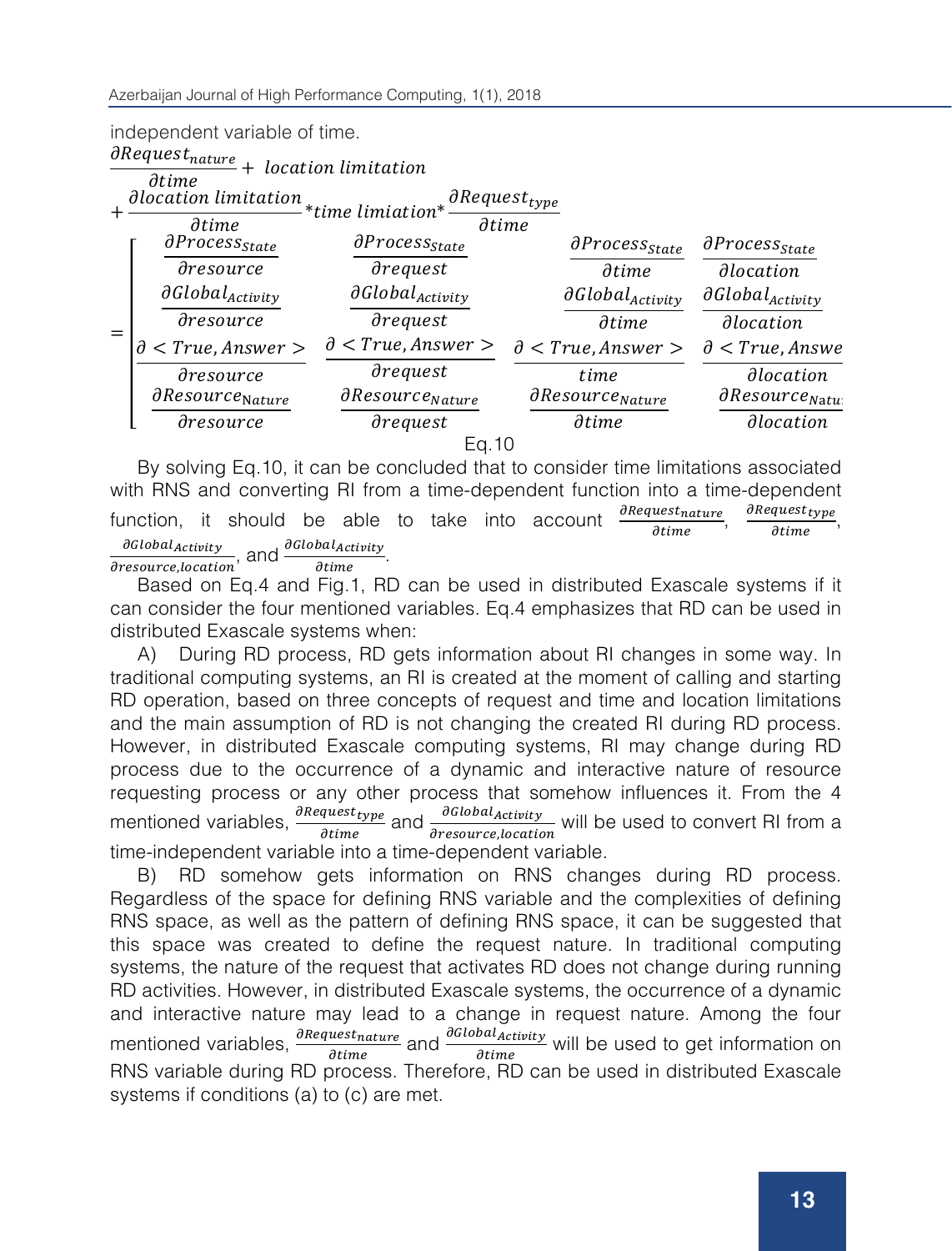Ehsan Mousavi Khaneghah, et al.

A) Variable  $\frac{\partial \text{Request}_{\text{native}}}{\partial \text{time}}$  means that RD should be able to consider changes in the request nature within time. This variable should be able to provide RD with the capability of considering RNA changes during RD. Regardless of the pattern of RNS space definition, the most important reason for creating this space is to define the request nature. As a result,  $\frac{\partial \text{Request}_{\text{native}}}{\partial \text{time}}$  tries to describe changes in the request nature or RNS over time. If RD wants to measure  $\frac{\partial \text{Request}_\text{native}}{\partial \text{time}}$ , it must be able to gets information on the state of request changes during RD based on a mechanism. The nature of  $\frac{\partial \text{Request}_{\text{native}}}{\partial \text{time}}$  is of partial derivative. Hence, in the ideal state, it should be calculated at any moment of RD. On the other hand, RNS changes when the process activating RD creates a dynamic and interactive nature in its interactions with other elements of global activity. Although the dynamic and interactive nature and its occurrence are such that cannot be accurately predicted, but given that the operations running in the computing systems take advantage of replication model, decisions need to be made on the time of partial derivative calculation in order to examine whether RNS is related to the request that has led to global activity or not.

RD uses Eq.11 to decide on RNS change.

# $\forall i, j \in Run_{Time} :: \frac{dRequest_{native}}{dtime} (i, \beta) \neq \frac{dRequest_{native}}{dtime} (j, \beta) \Rightarrow RD \text{ is } R$

#### Eq.11

Eq.11 states that if the value of  $\frac{\partial \text{Request}_\text{native}}{\partial \text{time}}$  of β process changes in i and j moments, then, RD must refer again to the process activating RD to discover a resource by using a new RNS, in the event of a change in RNS. Calculating  $\frac{\partial \textit{Request}_\textit{native}}{\partial \textit{time}}$  means RD manger should be able to obtain information on the request nature by using data structure of the operating system.

B)  $\frac{\partial Global*Activity*}{\partial time}$  means that RD should be able to consider the process state changes in the global activity of the time ratio. Otherwise, any other changes in the functional and behavioral nature of the process RD must be answered by a local operating system. RD uses  $\frac{\partial GlobalActivity}{\partial time}$  to calculate the relative time estimate in order to calculate the variable mentioned in  $(A)$ .  $\frac{\partial GlobalActivity}{\partial time}$  is a partial derivative and its interpretation implies that at what times the process role in the global activity will change. Typically, when the process role in the global activity changes, a dynamic and interactive nature has occurred. The occurrence of a dynamic and interactive nature can lead to a change in the request nature; as a result,  $\frac{\partial \textit{Requestnature}}{\partial \textit{time}}$  have to be calculated so that decisions can be made on RNS changes in the system. Using the concept of the computing activity repeatability, the history of running the activity, the model governing the global activity, and calculating  $\frac{\partial G_{i}^{G_{i}}(B_{i})}{\partial t_{i}}$ , RD should be able to make decisions on times when calculating the variable is following the model suggested in Eq.12.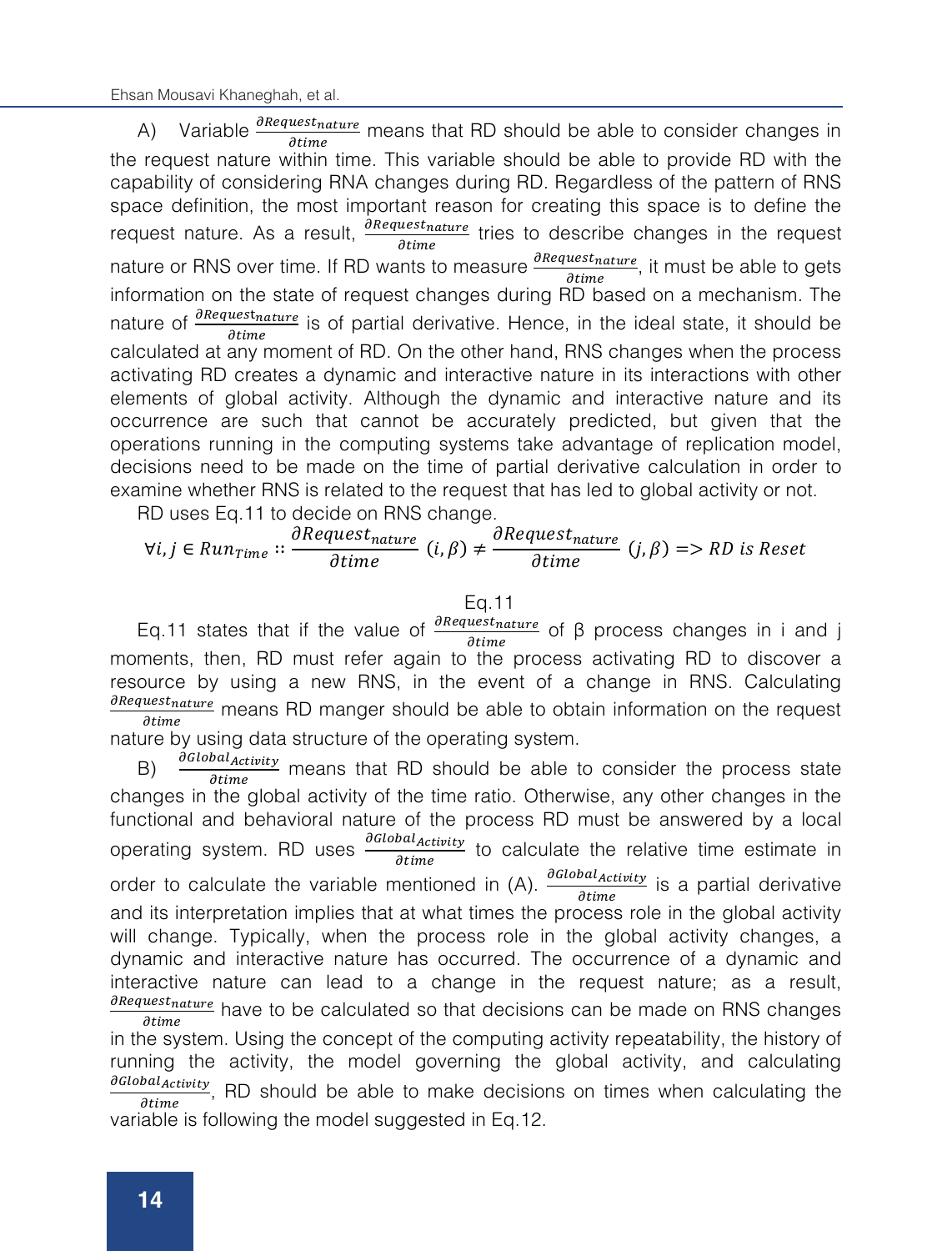# $\forall i, j \in R$ un Time  $\therefore \frac{\partial G [total_{Activity}}{\partial time}(i) \neq \frac{\partial G [total_{Activity}}{\partial time}(j))$

#### Eq.12

Eq.12 implies that the process state causing the activation of RD, must be different at two different moments of i and j. Differing states of the process mentioned in i and j means that the interactions between processes forming the global activity may lead to a dynamic and interactive nature, and consequently, may change RNS. After reaching the stable state, the frequency of calculating  $\frac{\partial G_{i}(\delta B_{i}a_{i}+c_{i}t_{i})}{\partial t_{i}m_{e}}$  can be considered as the calculating times of the variable in (A).

C)  $\frac{\partial \text{Request}_{type}}{\partial \text{time}}$  means calculating changes in request type relative to time changes. RI variable indicates the concepts of request and time and location limitations. Calculating  $\frac{\partial \textit{Request}_{type}}{\partial \textit{time}}$  implies that whether RI has changed or not. If  $\frac{\partial \text{Request}_{type}}{\partial \text{time}}$  changes, RD will interpret it as a change in one of the constituent elements of RI, mostly request change. Like Eq.11, RD can calculate  $\frac{\partial \text{Request}_{type}}{\partial \text{time}}$  at i and j, and if there is a change in the variable, it will return to the process activating RD to receive the new RI state. As stated in (A), since  $\frac{\partial \text{Request}_{type}}{\partial \text{time}}$  is a partial derivative variable, as a result, one of the main challenges of  $\frac{\partial Reguestype}{\partial time}$  is the time and frequency of calculating this variable.

<sup>dGlobal</sup>Activity indicates of the frequency of changes in the process activating<br>dresource,location global activity in relation to the resource and location limitations governing the global activity. As discussed about variable (b), the process activating RD, will change due to interactions with other elements of global activity, which can lead to a dynamic and interactive nature, and consequently, RI change. Changes in location limitations of the global activity and resources in the global activity will change the RI state of the process, thus, this change should be considered in relation to the global activity state. As stated in (B), using the concept of history, the governing model of the global activity, as well as the frequency of global activity changes, RD decides on times to calculate this variable. The frequency obtained for this variable can be regarded as the frequency of calculating the variable shown in (C).

# *5. Conclusion*

RD can be used in distributed Exascale systems when: (a) it can analyze the functional and behavioral state of the process in the global activity. This means that RD should not consider the computing process as an abstract element, rather, should be able to consider it as part of a global activity. (b) It has mechanisms and methods to analyze changes in the process request nature during RD process. This implies that it should either be directly in connection with the process requesting and activating RD or can analyze the effects of other elements that change the request nature. It should also be able to get information based on the mechanism of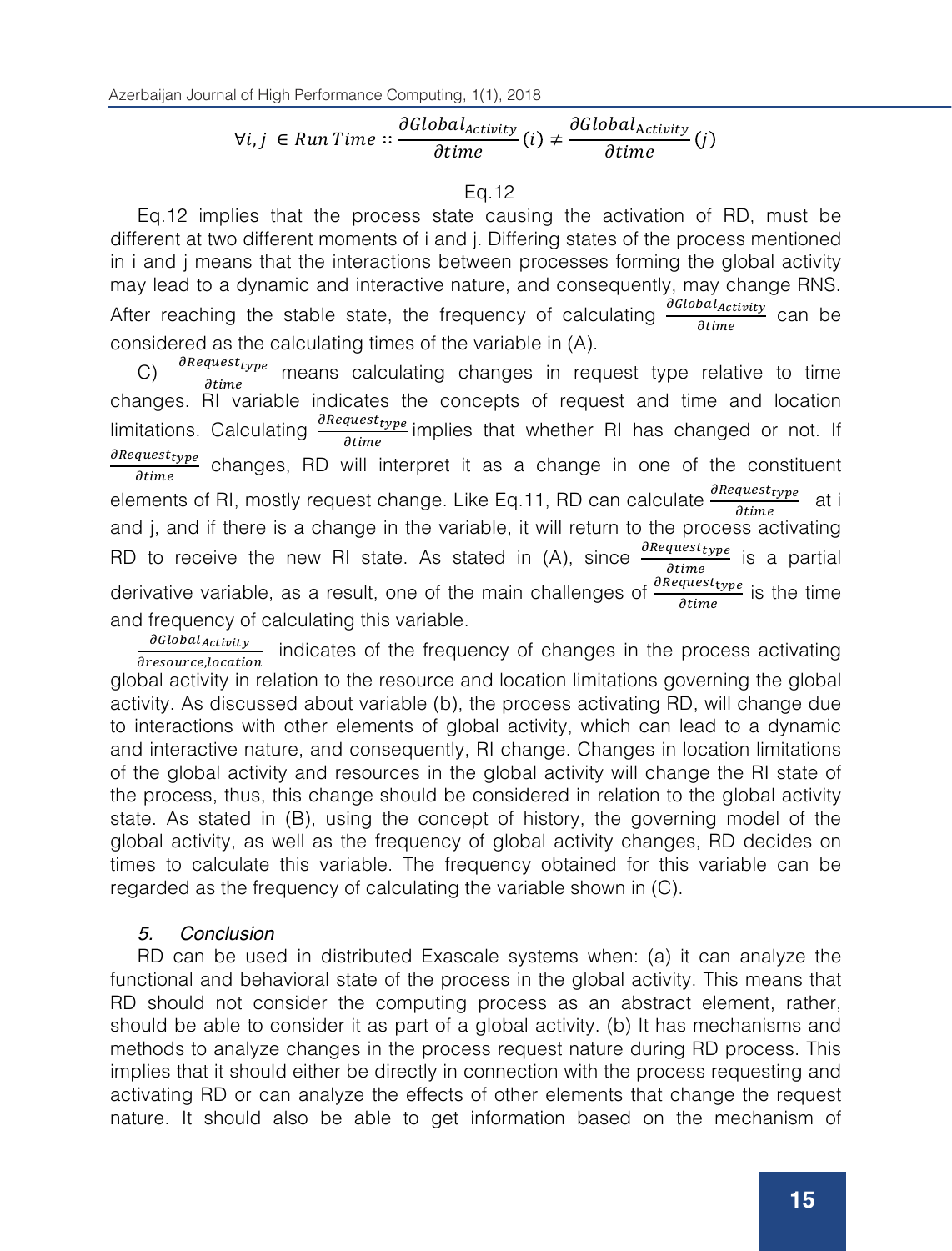checking the process behavior in relation to the frequency of request nature changes. It means having information on the requests' nature and their changing time. (c) It has mechanisms and methods for analyzing the requests' type. Because of this, RD should have a pattern for classifying resources as well as answerable resources and make decisions on changing the request type based on this pattern. To do such, RD should either be directly in connection with the process requesting and activating RD or can make decisions on changing the request type by examining the impacts of factors affecting the process. It should also be able to decide on the frequency of changing the process request type by time check of the process.

# *Reference Reference*

1. Qureshi, M. B., Dehnavi, M. M., Min-Allah, N., Qureshi, M. S., Hussain, H., [1]. Qureshi, M. B., Dehnavi, M. M., Min-Allah, N., Qureshi, M. S., Hussain, H., Rentifis, I., & Zomaya, A. Y. (2014). Survey on grid resource allocation mechanisms. Rentifis, I., & Zomaya, A. Y. (2014). Survey on grid resource allocation mechanisms. Journal of Grid Computing, 12(2), 399-441. *Journal of Grid Computing,* 12(2), 399-441.

2. Black, B., Roersma, J. S., Boelens, J., Dunbar, N., Lange, S., & Swanson, W. [2]. Black, B., Roersma, J. S., Boelens, J., Dunbar, N., Lange, S., & Swanson, W. (2014). U.S. Patent No. 8,856,329. Washington, DC: U.S. Patent and Trademark (2014). U.S. Patent No. 8,856,329. Washington, DC: U.S. Patent and Trademark Office.

[3]. Souri, A., & Navimipour, N. J. (2014). Behavioral modeling and formal verification of a resource discovery approach in Grid computing. *Expert Systems with Appli*verification of a resource discovery approach in Grid computing. Expert Systems with *cations,* 41(8), 3831-3849.

[4]. Samimi, P., Teimouri, Y., & Mukhtar, M. (2016). A combinatorial double auction resource allocation model in cloud computing. *Information Sciences, 357,* 201-216.

[5]. Messina, F., Pappalardo, G., Rosaci, D., Santoro, C., & Sarné, G. M. (2013). A trust-based approach for a competitive cloud/grid computing scenario. *In Intelligent* Distributed Computing VI (pp. 129-138). Springer, Berlin, Heidelberg.

[6]. Zhong, H., Tao, K., & Zhang, X. (2010, July). An approach to optimized resource scheduling algorithm for open-source cloud systems. *In ChinaGrid Conference (ChinaGrid), 2010 Fifth Annual* (pp. 124-129). IEEE.

[7]. Banerjee, S., & Hecker, J. P. (2017). A Multi-agent system approach to load-balancing and resource allocation for distributed computing. In *First Complex* Systems Digital Campus World E-Conference 2015 (pp. 41-54). Springer, Cham.

[8]. Mahmud, R., Kotagiri, R., & Buyya, R. (2018). Fog computing: A taxonomy, survey and future directions. *In Internet of everything* (pp. 103-130). Springer, Singapore.

[9]. Navimipour, N. J., & Milani, F. S. (2015). A comprehensive study of the resource discovery techniques in peer-to-peer networks. Peer-to-Peer Networking and Applications, 8(3), 474-492.

[10]. Wale, N., Sim, D. G., Jones, M. J., Salathe, R., Day, T., & Read, A. F. (2017). Resource limitation prevents the emergence of drug resistance by intensifying within-host competition. *Proceedings of the National Academy of Sciences*, 114(52), 13774-13779. Wale, S., S., S., G., G., G., G., G., G., G., G., D., D., G., A. F. (2017). T. (2017). T. (2017). T. (2017). T. (2017). T. (2017). T. (2017). T. (2017). T. (2017). T. (2017). T. (2017). T. (2017). T. (2017). T

[11]. Wang, D., He, D., Wang, P., & Chu, C. H. (2015). Anonymous two-factor authentication in distributed systems: certain goals are beyond attainment. *IEEE Trans*actions on Dependable and Secure Computing, (1), 1-1.

[12]. Wu, J. (2017). *Distributed system design*. CRC press.

[13].Balakrishnan, B., Kothamasu, V. R., & Woods, G. (2015). *U.S. Patent No. 9,032,369.* Washington, DC: U.S. Patent and Trademark Office.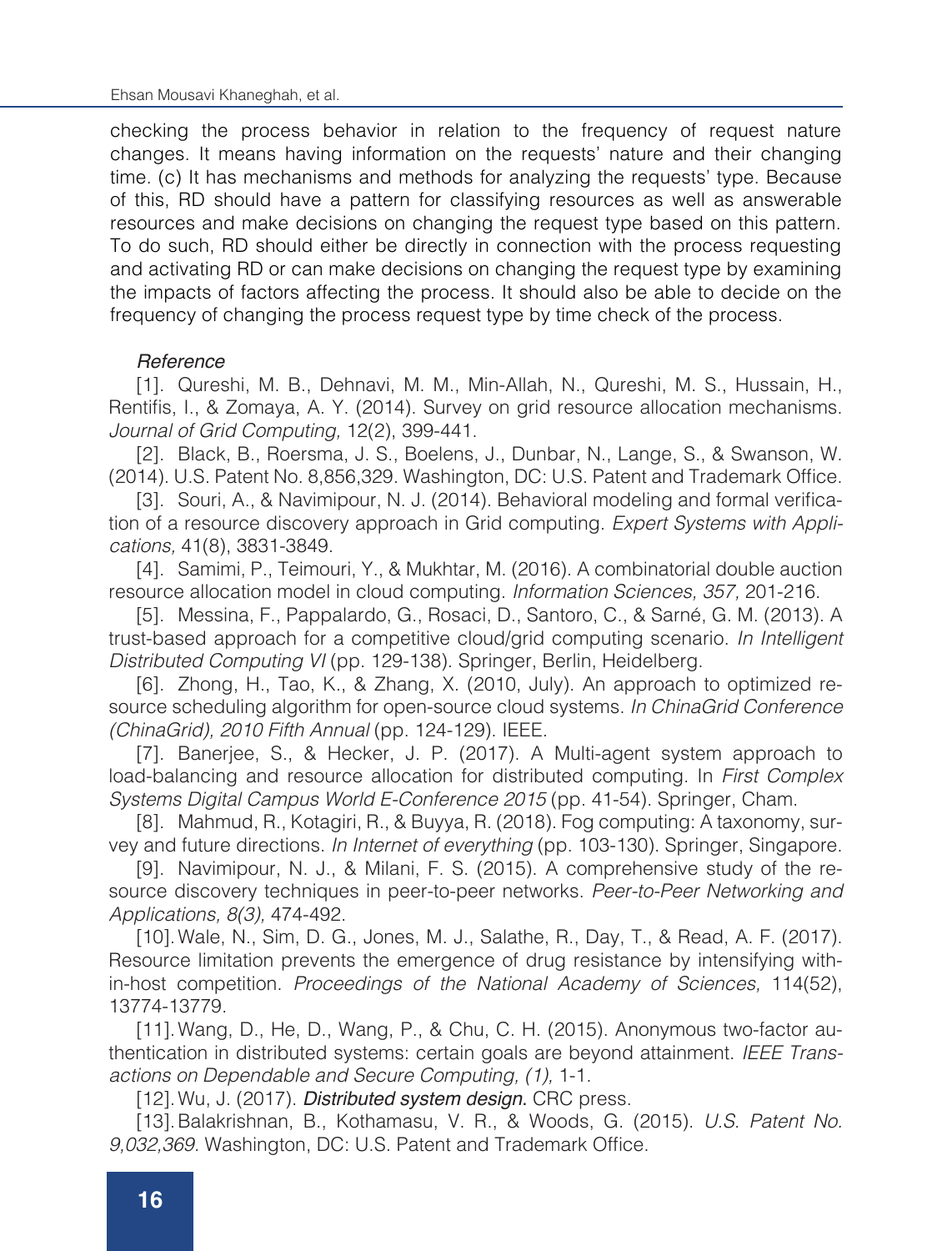[14].Li, K., Tang, X., Veeravalli, B., & Li, K. (2015). Scheduling precedence constrained stochastic tasks on heterogeneous cluster systems. *IEEE Transactions on computers,* 64(1), 191-204.

[15].Bhalachandra, S., Porterfield, A., & Prins, J. F. (2015, May). Using dynamic duty cycle modulation to improve energy efficiency in high performance computing. *In Parallel and Distributed Processing Symposium Workshop (IPDPSW), 2015 IEEE International* (pp. 911-918). IEEE.

[16].Khaneghah, E. M., ShowkatAbad, A. R., & Ghahroodi, R. N. (2018, February). Challenges of Process Migration to Support Distributed Exascale Computing Environment. *In Proceedings of the 2018 7th International Conference on Software and Computer Applications* (pp. 20-24). ACM.

[17]. Babuji, Y. N., Chard, K., Gerow, A., & Duede, E. (2016, October). A secure data enclave and analytics platform for social scientists. *In e-Science (e-Science), 2016 IEEE 12th International Conference on* (pp. 337-342). IEEE.

[18].Totu, L. C., Leth, J., & Wisniewski, R. (2013, June). Control for large scale demand response of thermostatic loads. *In ACC (pp. 5023-5028).*

[19].Sadeghi, A. R., Wachsmann, C., & Waidner, M. (2015, June). Security and privacy challenges in industrial internet of things. *In Design Automation Conference (DAC), 2015 52nd ACM/EDAC/IEEE (pp. 1-6)*. IEEE.

[20].Kilian, F., & Luik, O. (2013). U.S. Patent No. 8,533,717. Washington, DC: U.S. Patent and Trademark Office.

[21].Xavier, M. G., Neves, M. V., Rossi, F. D., Ferreto, T. C., Lange, T., & De Rose, C. A. (2013, February). Performance evaluation of container-based virtualization for high performance computing environments. *In Parallel, Distributed and Network-Based Processing (PDP), 2013 21st Euromicro International Conference on* (pp. 233-240). IEEE.

[22].Sakadasariya Achyut, R. Survey of Resource and Job Management for Load Bal-ancing In Grid Computing. *Of the IJISME ISSN,* 2319-6386.

[23].Khaneghah, E. M. (2017). *U.S. Patent No. 9,613,312.* Washington, DC: U.S. Patent and Trademark Office.

[24].Mousavi Khaneghah, E., Noorabad Ghahroodi, R., & Reyhani ShowkatAbad, A. (2018). A mathematical multi-dimensional mechanism to improve process migration efficiency in peer-to-peer computing environments. *Cogent Engineering, 5(1),* 1458434.

[25].Reed, D. A., & Dongarra, J. (2015). Exascale computing and big data. *Communications of the ACM, 58(7),* 56-68.

[26].Wang, K., Kulkarni, A., Lang, M., Arnold, D., & Raicu, I. (2016). Exploring the design tradeoffs for extreme-scale high-performance computing system software. IEEE Transactions on Parallel and Distributed Systems, 27(4), 1070-1084.

[27].Wang, K., Zhou, X., Li, T., Zhao, D., Lang, M., & Raicu, I. (2014, October). Optimizing load balancing and data-locality with data-aware scheduling. *In Big Data (Big Data), 2014 IEEE International Conference on (pp. 119-128).* IEEE.

[28].Towns, J., Cockerill, T., Dahan, M., Foster, I., Gaither, K., Grimshaw, A., & Roskies, R. (2014). XSEDE: accelerating scientific discovery. *Computing in Science & Engineering,* 16(5), 62-74.

[29].Zhu, X., Yang, L. T., Jiang, H., Thulasiraman, P., & Di Martino, B. (2018). Optimization in distributed information systems.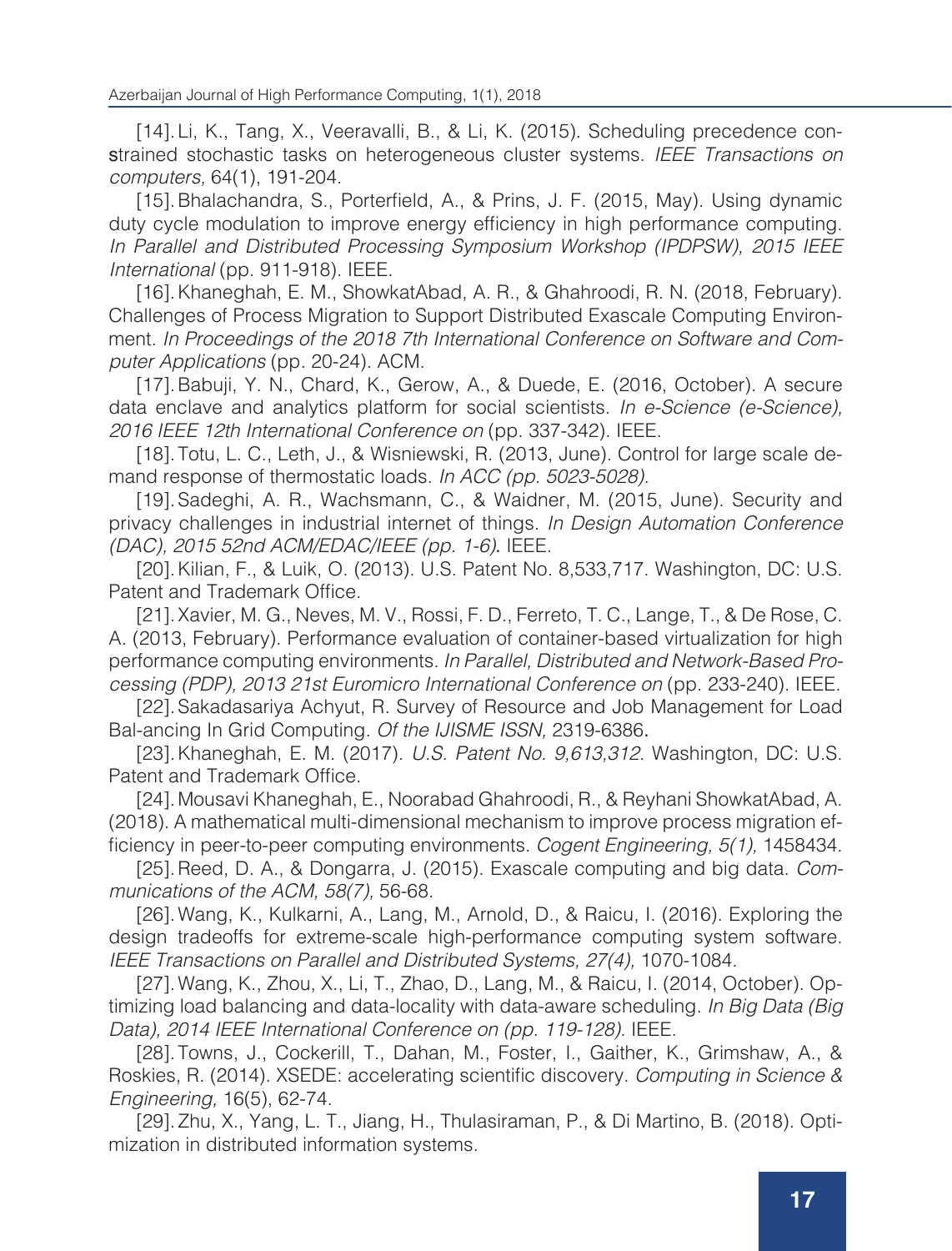[30].Horelik, N. E. (2015). *Domain decomposition for Monte Carlo particle transport simulations of nuclear reactors* (Doctoral dissertation, Massachusetts Institute of Technology).

[31].Saurav, S. K., Raghu, H. V., & Bapu, S. B. (2017, September). Self-adaptive power management framework for high performance computing. *In Advances in Computing, Communications and Informatics (ICACCI), 2017 International Conference on*  (pp. 1913-1918). IEEE.

[32].Kominar, J. L., & Adams, N. P. (2017). *U.S. Patent Application No.* 15/152,926.

[33].Orozco, D., Garcia, E., Pavel, R., Khan, R., & Gao, G. (2011, October). TIDe-Flow: The time iterated dependency flow execution model. *In 2011 First Workshop on Data-Flow Execution Models for Extreme Scale Computing* (pp. 1-9). IEEE.

[34].Gong, Q., Zhang, L., & Ding, L. (2017). *U.S. Patent No. 9,559,898.* Washington, DC: U.S. Patent and Trademark Office.

[35].Sharifi, M., Mirtaheri, S. L., Khaneghah, E. M., & Khaneghah, Z. M. (2011). Process Management Reviewed.

[36].Navimipour, N. J., Rahmani, A. M., Navin, A. H., & Hosseinzadeh, M. (2014). Resource discovery mechanisms in grid systems: A survey. *Journal of Network and Computer Applications,* 41, 389-410

[37].Zarrin, J., Aguiar, R. L., & Barraca, J. P. (2016). ElCore: Dynamic elastic resource management and discovery for future large-scale manycore enabled distributed systems. *Microprocessors and Microsystems, 46,* 221-239.

[38].Sambasivan, R. R., Zheng, A. X., De Rosa, M., Krevat, E., Whitman, S., Stroucken, M., & Ganger, G. R. (2011, March). Diagnosing Performance Changes by Comparing Request Flows. In NSDI (Vol. 5, pp. 1-1).

[39].Gopal, S. V., Rao, N. S., & Naik, S. L. (2016, March). Dynamic sharing of files from disconnected nodes in peer to peer systems. *In Electrical, Electronics, and Optimization Techniques (ICEEOT), International Conference on* (pp. 767-770). IEEE.

[40].Rodrigues, R., & Druschel, P. (2010). Peer-to-peer systems. *Communications of the ACM,* 53(10), 72-82.

[41].Selvaraj, C., & Anand, S. (2012). A survey on security issues of reputation management systems for peer-to-peer networks. *Computer Science Review,* 6(4), 145-160.

[42].Bandara, H. D., & Jayasumana, A. P. (2013). Collaborative applications over peer-to-peer systems–challenges and solutions. *Peer-to-Peer Networking and Applications, 6(3),* 257-276.

[43].Asghari, S., & Navimipour, N. J. (2018). Resource discovery in the peer to peer networks using an inverted ant colony optimization algorithm. *Peer-to-Peer Networking and Applications,* 1-14.

[44].Palmieri, F. (2017). Bayesian resource discovery in infrastructure-less networks. *Information Sciences,* 376, 95-109.

[45]. Jiang, C., Gao, L., Duan, L., & Huang, J. (2018). Scalable mobile crowdsensing via peer-to-peer data sharing. *IEEE Transactions on Mobile Computing,* 17(4), 898- 912.

[46].Arab, M. N., & Sharifi, M. (2014). A model for communication between resource discovery and load balancing units in computing environments. *The Journal of Supercomputing,* 68(3), 1538-1555.